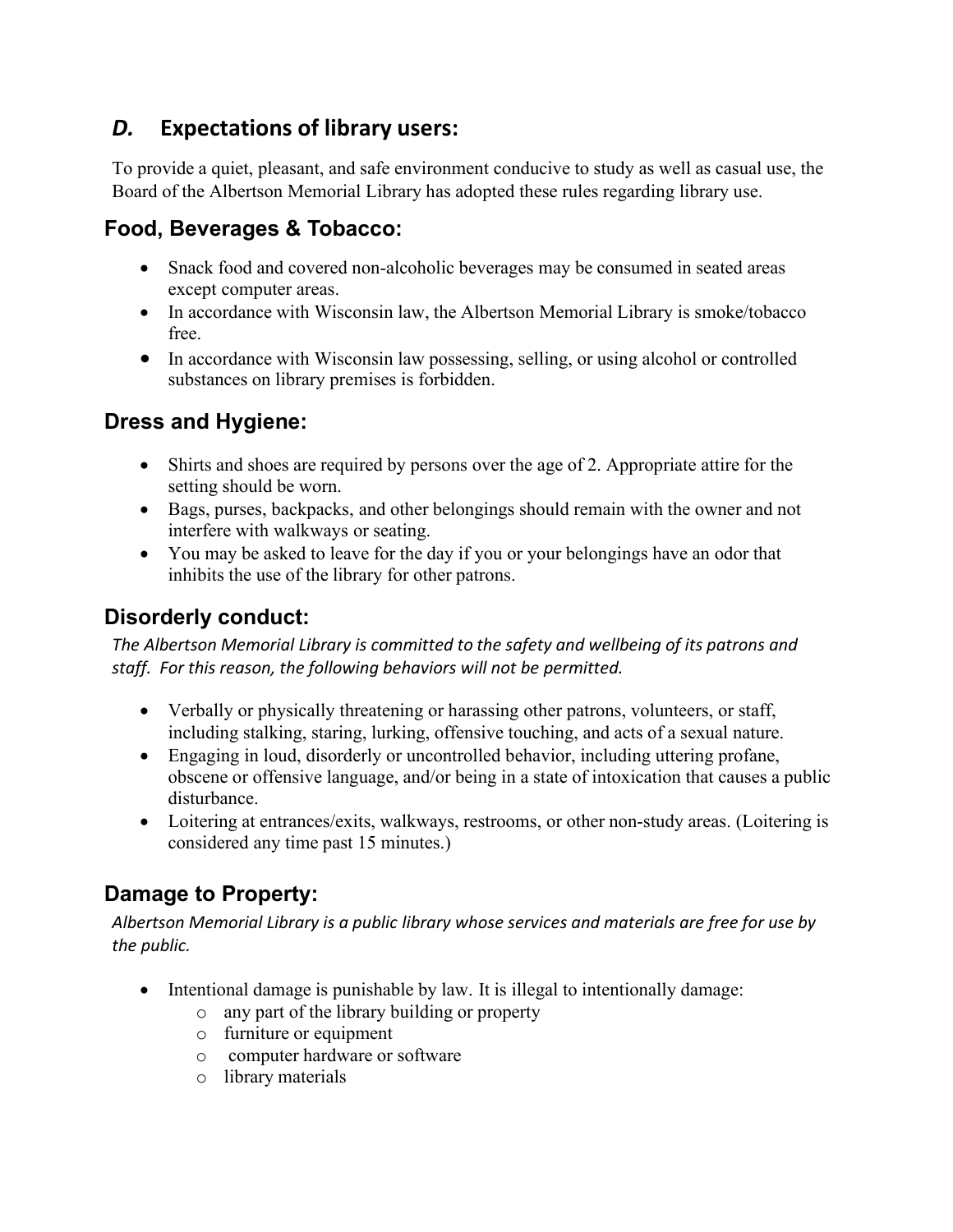# **Within Limits You Can:**

- Short naps can happen in a place where you feel safe and comfortable; however prolonged or chronic sleeping is discouraged for your safety. Sleeping should not takeplace on the floor or anywhere that it creates a danger for yourself or other patrons.
- Cell phones and other portable communication devices may be used quietly in the librarywhile computing or in emergency situations. Calls may be made or taken outside or in theentry between sets of double doors at all times. Please keep the ringer on vibrate or silent.
- Audible devices may be used with headphones set at a volume that does not disturbothers.
- Guide and companion dogs are allowed in the library. For the safety of our patrons andpets, all other animals must remain outside.

#### **Solicitation:**

- The library is a free zone from petitioning or canvassing inside the building. For example, soliciting signatures for a petition, nomination papers, etc.
- The library may be a donation collection site or a point of sale for groups that benefit the community at the discretion of the director, based on the following criteria.
	- o Public need.
	- o Space within the library.
	- o Staff availability.
- The library assumes no responsibility for the protection or possible damage or theft of any item for sale or collected in the library.
- All items placed in the Library are done so at the owner's risk. The Albertson Memorial Public Library does not offer insurance coverage for materials or items not owned by the Library.

### **Health Emergencies:**

For the safety of our patrons and staff the Albertson Memorial Library will follow all CDC andlocal health *department guidelines as well as library specific guidelines from the DPI during ahealth emergency.*

- Patrons who are ill, have a fever, or have been told by a doctor to quarantine or self-isolate areasked to stay at home.
- Patrons and staff must wear a facemask and wash or sanitize their hands inside thelibrary. Curbside service will be provided for those unable or unwilling to wear a facemask.
- Patrons must remain at a distance of 6 feet from other patrons and staff.
- Time in the library must be limited to 1 hour.

Adopted by the Albertson Memorial Library Board 3/2/2021